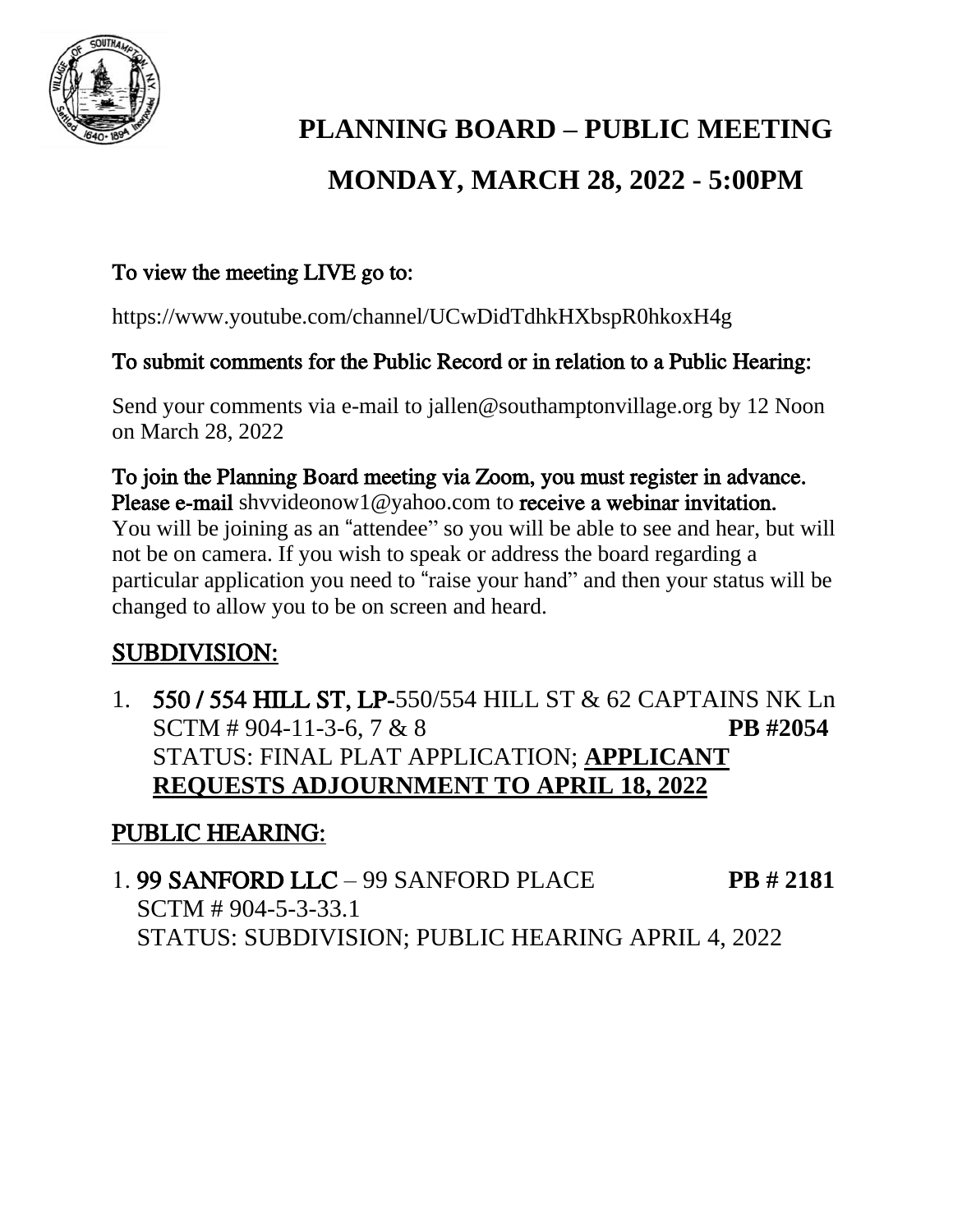#### SITE PLAN:

- 1. TOWN OF SOUTHAMPTON 51 POND LANE **PB # 2175** SCTM # 904-14-3-16 STATUS: SITE PLAN REVIEW; **APPLICANT REQUESTS ADJOUNMENT TO APRIL WORK SESSION**
- 2. 71 HILL, LLC 71 HILL STREET **PB # 2173** SCTM # 904-6-1-8 STATUS: SITE PLAN REVIEW; ASSUME LEAD AGENCY; **APPLICANT REQUESTS ADJOURNMENT TO APRIL 4, 2022**
- 3. ELEGANT AFFAIRS 230 ELM STREET **PB # 2182** SCTM # 904-8-1-1 STATUS: SITE PLAN REVIEW; CONSIDER SCHEDULING PUBLIC HEARING
- 4. **25 MAIN OWNER, LLC** 25 MAIN STREET **PB # 2184** SCTM # 904-15-1-33 STATUS: SITE PLAN – INTERIOR RENOVATION

## **PRE-SUBMISSION CONFERENCE:**

1. SOUTHAMPTON POOH, LLC (STOP AND SHOP) PB # 2185 SCTM # 904-6-2-2 STATUS: SITE PLAN PRE-SUBMISSION

## MINUTE APPROVALS:

March 7, 2022 March 14, 2022 FUTURE MEETINGS: Monday April 4, 2022 @ 5:30pm Monday, April 18, 2022 @ 5:30